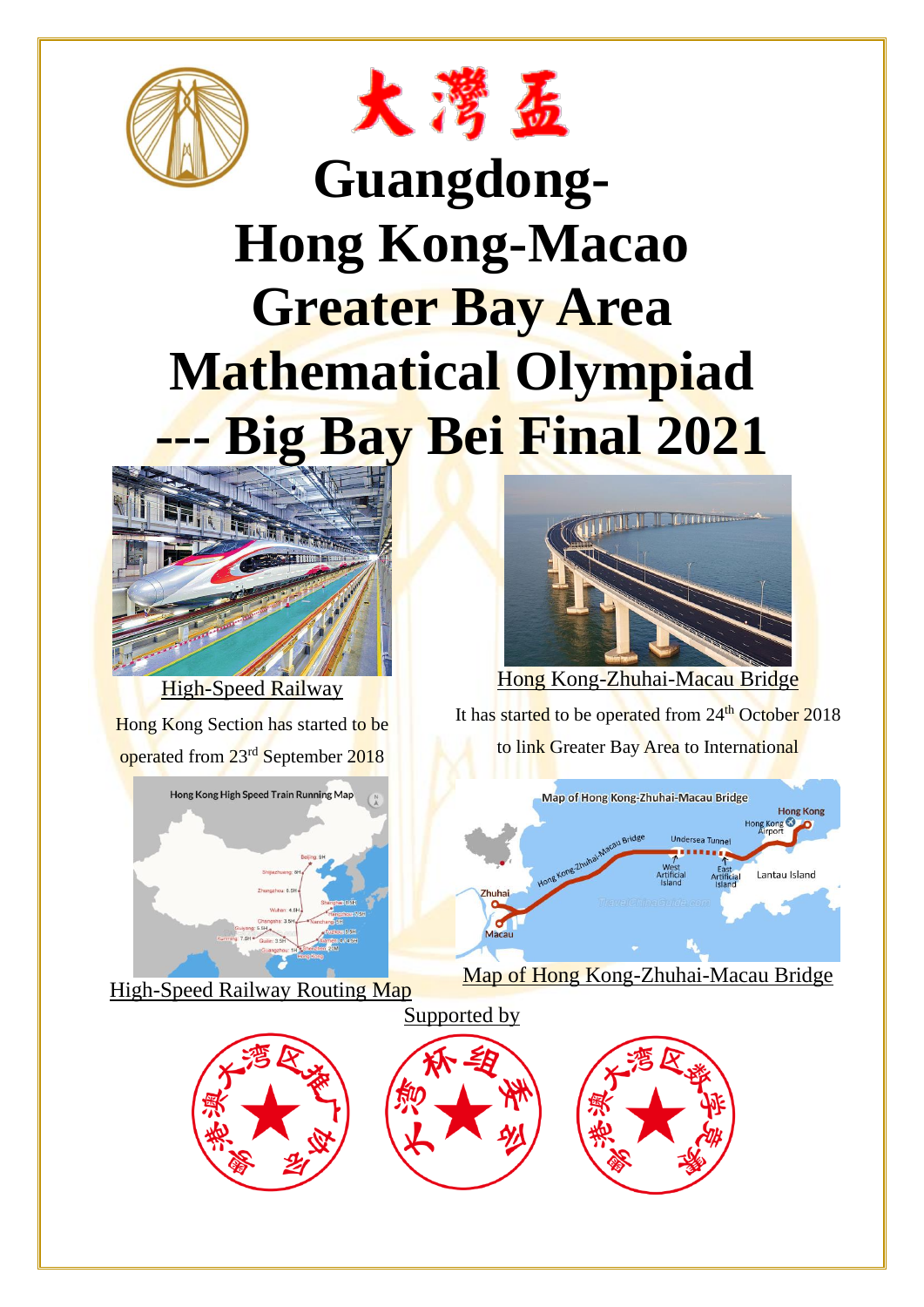## **Message from Chairperson**

## Message from Chairperson

The bay area, covering Hong Kong, Macao and nine cities in Guangdong (Guangzhou, Shenzhen, Zhuhai, Foshan, Huizhou, Dongguan, Zhongshan, Jiangmen, and Zhaoqing), is a dynamic economic hub in South China and features an array of fascinating destinations. Rich in heritage and home to some of China's most dynamic cities, the advanced infrastructure of the region puts the cultural and natural attractions of the bay area within easy reach of Hong Kong.

The country is about to promulgate the development plan for the Greater Bay Area of Guangdong, Hong Kong and Macao. Students in Hong Kong will continue to study, work and live in the future, and will be closer to the surrounding cities. The Education Bureau has added a student exchange program on the theme of the Greater Bay Area. It has visited local innovative technology companies and is considering taking the Hong Kong-Zhuhai-Macao Bridge in the future.

As the most developed international city in the Greater Bay Area, Hong Kong has a responsibility as a leader, connecting the Greater Bay Area with the world and leading the Greater Bay Area out of the international arena to make Hong Kong's role more important. As a national task, the first stop is located in Macau. Macau is known as the Las Vegas in the East. There are also a variety of tourist spots: A-Ma Temple, Tourist Tower, Ruins of St. Paul, etc. Big Bay Bei people are all familiar with Macau.

This year, Guangdong-Hong Kong-Macao Greater Bay Area Mathematical Olympiad becomes an International Mathematical Olympiad. Team Bulgaria, Cambodia, China, Indonesia, Philippines, Singapore, Thailand and Malaysia have sent representatives to join Qualifier Round 2021. Under COVID-19, Guangdong-Hong Kong-Macao Greater Bay Area committee not only offers paper-based exams to regional partners, but also provides online exam for maintaining social distancing.

港澳大湾區數學統 2021 Guangdong-Hong Kong-Macao Greater Bay Area Mathematical Olympiad Big Bay Bei 2021

All best,



Chairperson of Guangdong-Hong Kong-Macao Greater Bay Area Mathematical Olympiad Dr. Lam Tsz Kuen - PhD in Mathematics – Concentration in Actuarial Science and Risk Analytics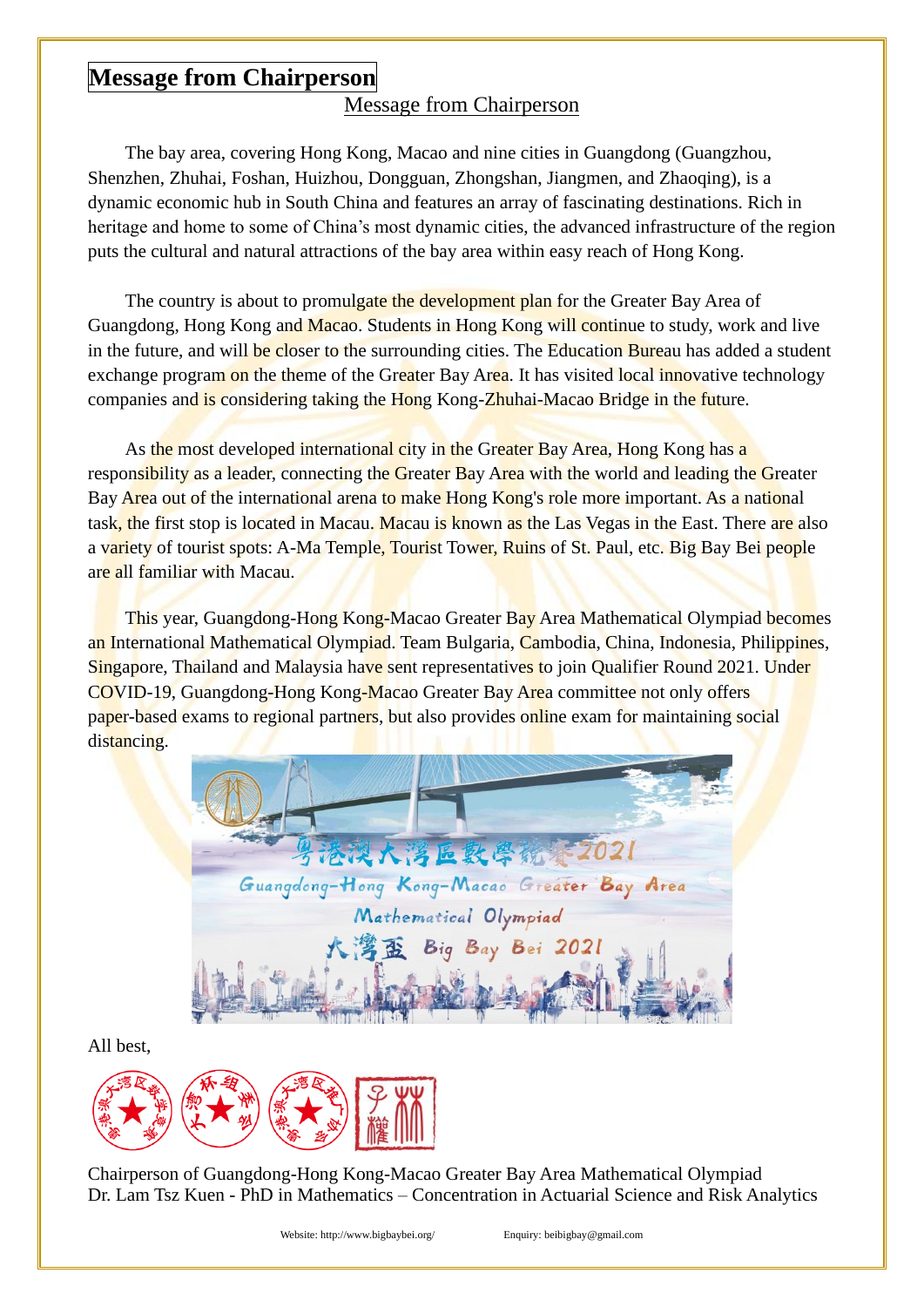| Grade                                 |                       |                |        | Perfect Score 1 <sup>st</sup> Prize Award 2 <sup>nd</sup> Prize Award <sup>3rd</sup> Prize Award No. of Winners |        |     |
|---------------------------------------|-----------------------|----------------|--------|-----------------------------------------------------------------------------------------------------------------|--------|-----|
| Kindergarten Group                    | No. of Winners        | $\overline{0}$ | 90     | 19                                                                                                              | 20     | 129 |
|                                       | <b>Required Score</b> | 125            | 60     | 41                                                                                                              | 17     |     |
|                                       | $\%$                  | 0.00%          | 67.16% | 14.18%                                                                                                          | 14.93% |     |
| Primary 1                             | No. of Winners        | $\mathbf{1}$   | 135    | 42                                                                                                              | 49     | 226 |
|                                       | Required Score        | 125            | 60     | 40                                                                                                              | 16     |     |
|                                       | $\%$                  | 0.40%          | 54.66% | 17.00%                                                                                                          | 19.84% |     |
| Primary 2                             | No. of Winners        | $\overline{0}$ | 159    | 89                                                                                                              | 79     | 327 |
|                                       | <b>Required Score</b> | 125            | 60     | 40                                                                                                              | 19     |     |
|                                       | $\%$                  | 0.00%          | 45.04% | 25.21%                                                                                                          | 22.38% |     |
| Primary 3                             | No. of Winners        | $\overline{0}$ | 140    | 88                                                                                                              | 112    | 340 |
|                                       | <b>Required Score</b> | 125            | 60     | 40                                                                                                              | 15     |     |
|                                       | %                     | 0.00%          | 37.23% | 23.40%                                                                                                          | 29.79% |     |
| Primary 4                             | No. of Winners        | $\overline{0}$ | 92     | 97                                                                                                              | 168    | 357 |
|                                       | <b>Required Score</b> | 125            | 60     | 40                                                                                                              | 16     |     |
|                                       | %                     | 0.00%          | 21.25% | 22.40%                                                                                                          | 38.80% |     |
| Primary 5                             | No. of Winners        | $\mathbf{0}$   | 67     | 87                                                                                                              | 144    | 298 |
|                                       | <b>Required Score</b> | 125            | 60     | 40                                                                                                              | 15     |     |
|                                       | $\%$                  | $0.00\%$       | 16.79% | 21.80%                                                                                                          | 36.09% |     |
| Primary 6                             | No. of Winners        | $\mathbf{0}$   | 32     | 40                                                                                                              | 107    | 179 |
|                                       | <b>Required Score</b> | 125            | 60     | 40                                                                                                              | 15     |     |
|                                       | $\%$                  | 0.00%          | 8.74%  | 10.93%                                                                                                          | 29.23% |     |
| Secondary 1                           | No. of Winners        | $\mathbf{0}$   | 23     | 38                                                                                                              | 122    | 183 |
|                                       | Required Score        | 125            | 61     | 40                                                                                                              | 15     |     |
|                                       | $\%$                  | 0.00%          | 8.13%  | 13.43%                                                                                                          | 43.11% |     |
| Secondary 2                           | No. of Winners        | $\mathbf{0}$   | 23     | 26                                                                                                              | 76     | 125 |
|                                       | <b>Required Score</b> | 125            | 61     | 40                                                                                                              | 15     |     |
|                                       | $\%$                  | 0.00%          | 10.75% | 12.15%                                                                                                          | 35.51% |     |
| Secondary 3                           | No. of Winners        | 1              | 39     | 24                                                                                                              | 85     | 148 |
|                                       | <b>Required Score</b> | 125            | 60     | 41                                                                                                              | 15     |     |
|                                       | $\%$                  | 0.53%          | 20.63% | 12.70%                                                                                                          | 44.97% |     |
| Senior Secondary Group Required Score | No. of Winners        | $\mathbf{0}$   | 83     | 106                                                                                                             | 154    | 343 |
|                                       |                       | 125            | 60     | 40                                                                                                              | 16     |     |
|                                       | $\%$                  | 0.00%          | 19.76% | 25.24%                                                                                                          | 36.67% |     |

Website: http://www.bigbaybei.org/ Enquiry: beibigbay@gmail.com